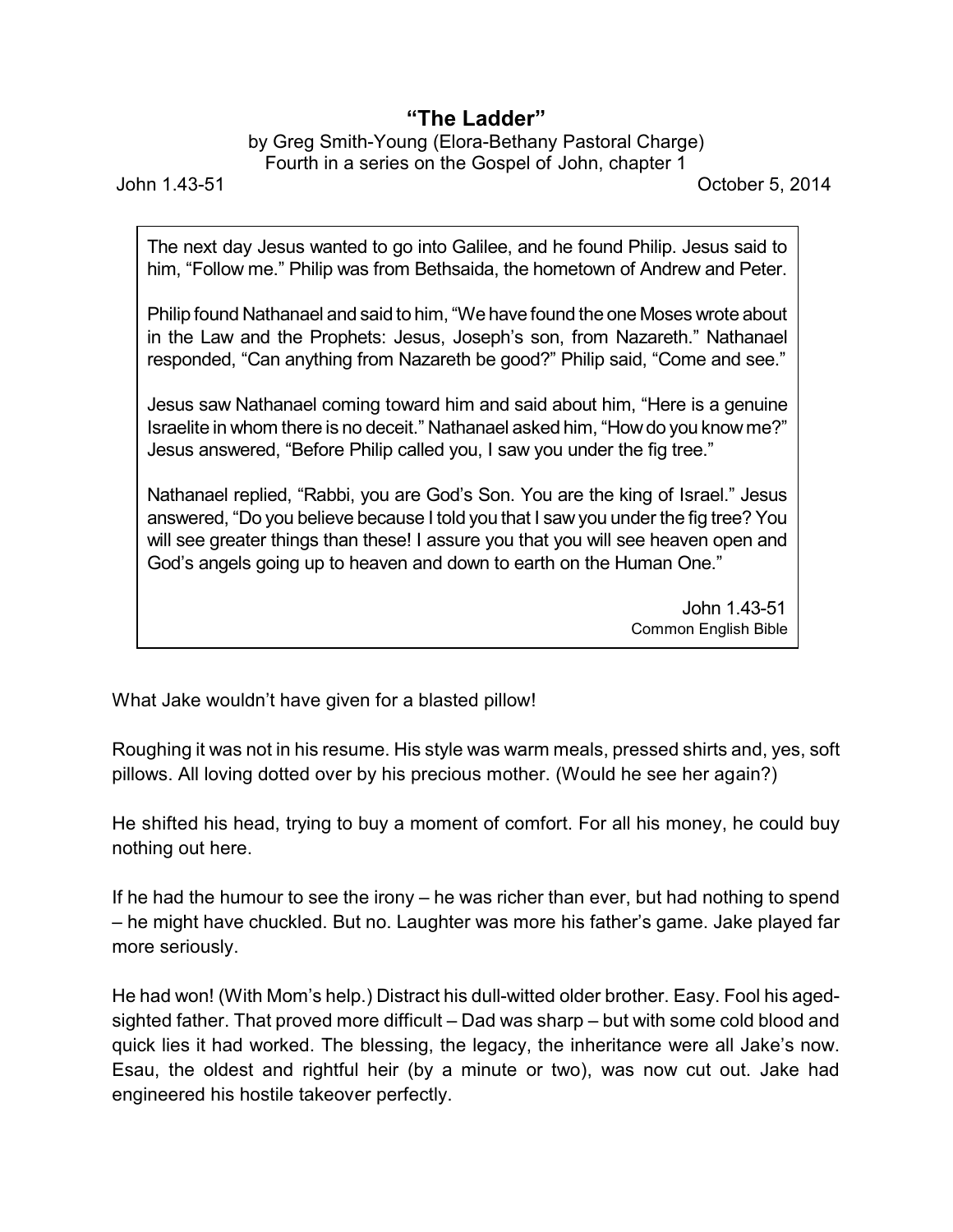So why was he out here, a fugitive with no place to lay his head? Jacob neglected to calculate in his brother's bullheaded wrath and violence. He'd barely escaped.

He was living up to his given name: Jacob. The Reacher. The Grasper. Add Con-Man, Fraudster, Deceiver. And now, Alone and Homeless.

Dead-tired fatigue eventually won over the rock-pillow's hardness and Jake drifted.

Was it a dream? A hallucination? A vision? He was never quite sure. Real? Make-believe? It sure made him believe.

He saw a ladder reaching up. Radiance pouring down. Figures, solid and clear, bursting colours of light, ascending and descending. A Voice, the Lord Almighty, spoke to him powerful words of reassurance and promises of the future.

*"The Lord was there, certainly!"* he would always insist. *"And I did not know it. What an awe-filled place! God's house, and the gate of heaven!*"

Later, they would call Jacob, "Israel." A new name God gave him, this deceiver and trickster. From him would come God's people, through whom God would rescue and redeem the world. The Lord must have seen something in Jacob.

II

Would you want a vision like that? I'd probably pass it off as a weird dream I have. Or, an undigested bit of beef.<sup>1</sup> I prefer God to show up in ways more explainable, certainly less astonishing. Or maybe I like God speaking to me in ways I can more easily dismiss. With messages I can choose to ignore if I don't want to hear.

Jacob was desperate. I wonder if we might notice God most when were are desperate. When you're at rope's end, are you more likely to reach for another?

Then again, Jacob was a hard case. He was ambitious, prided himself on his skills and cleverness. He wanted to be self-made. Jacob was the sort who God needs to wrestle to the ground to get anywhere. Or, hit over the head with a vision, a message he can't miss.

How does God need to encounter you?

<sup>1</sup> An allusion to Ebenezer Scrooge's attempt to explain the appearance of the ghost of Jacob Marley. Charles Dickens, A Christmas Carol (London: Chapman & Hall, 1843).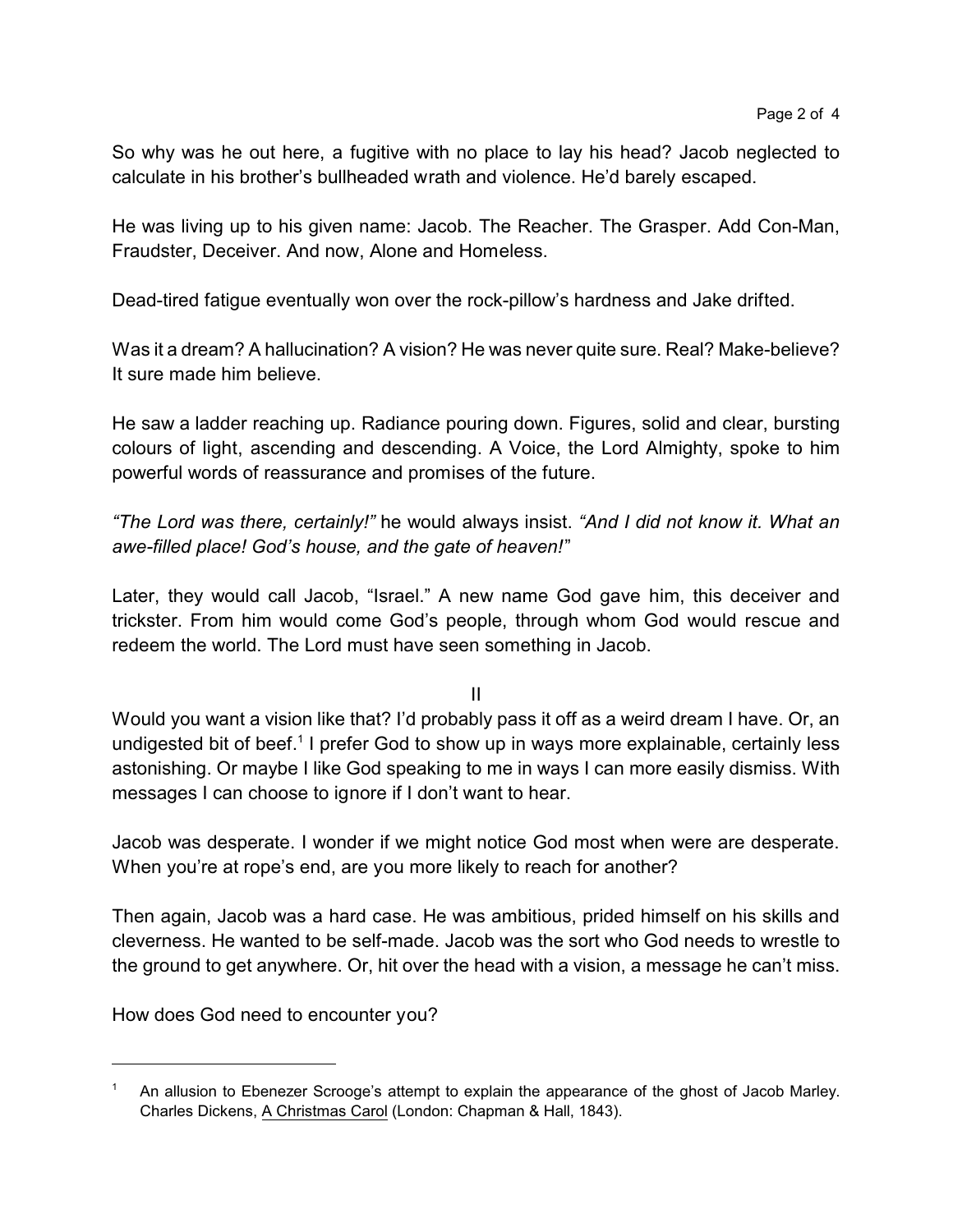III

We meet Nathanael, in today's reading, as he meets Jesus. To understand Nathanael, we need to remember Jacob.

Nathanael<sup>2</sup> was immersed in the Scriptures. The voices of the prophets spoke in his ears, and in his heart rested the stories of Abraham, Isaac and Israel (that's Jacob). So when Philip rushed over, bursting out, *"We have found the one foretold in the Torah and Prophets,"* Nathanael knew what he had in mind.

He also knew the notion that Israel's redeemer-king would come from a hole like Nazareth was preposterous. But Philip insisted, and Nathanael went along, still skeptical.

When Jesus acted like he already knew him, Nathanael was intrigued.

I imagine Nathanael earlier in the day, deep in prayer, alone at his favourite spot, under the tree. Praying through the Scriptures he had memorized. I'm just imagining here, but let's say that today it was – you guessed it – the story of Jacob, that Deceiver whom God named "Israel." Nathanael was so unlike his ancestor.

The Lord must have seen something in Nathanael. *"Look! An Israelite (a Jacob!) in whom there is no deceit!"*

*"Have we met?"*

*"I saw you earlier today. Under the fig tree."*

But Nathanael had been alone. Just him and . . . my God!

His hard face changed into joy and astonishment. *"You're the one! God's Son! Israel's King!"*<sup>3</sup>

Jesus just chuckled.

*"You're impressed because I saw you under the tree. Wait! That's only the beginning. You'll see the opened heaven, and God's angels going up and down on the Human One."*

Nathanael means "God's gift." It's the sort of name you'd give a first-born, or a child long-awaited. I imagine Nathanael always made his parents proud. Most unlike Jacob.

 $3$  "Son of God" and "King of Israel" were seen as equivalent, in the messianic expectation of Israel. Frederick Dale Bruner, The Gospel of John, A Commentary (Grand Rapids: Eerdmans, 2012), 112.